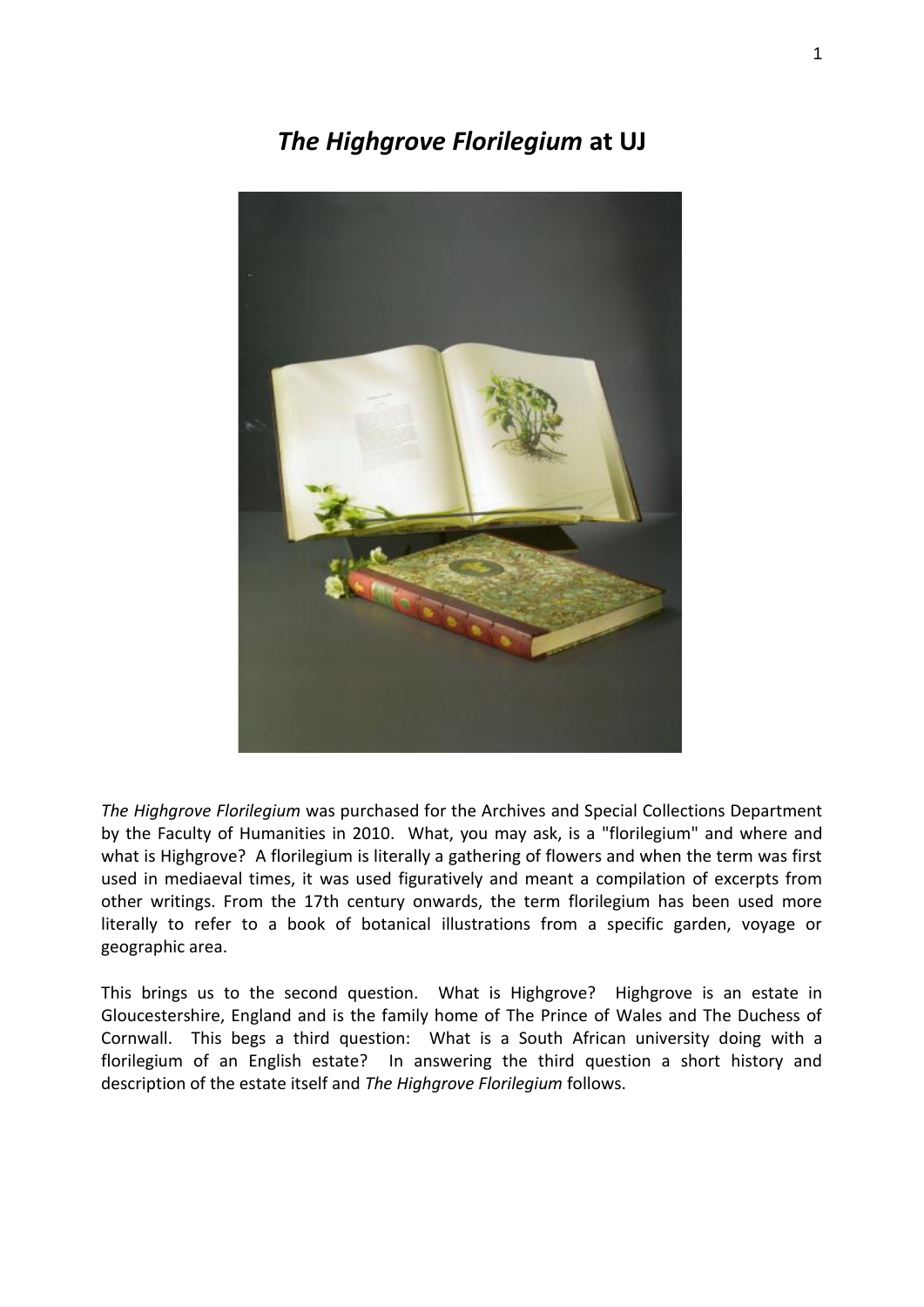

### **Highgrove Estate, Gloucestershire**

The Highgrove Estate was purchased in 1980 by The Prince of Wales from Harold Wilson's (a former British prime minister) son, Maurice, a Conservative Party MP. Prince Charles is passionate about organic and sustainable gardening. From the start he was determined that Highgrove would become entirely organic. He has overseen the Estate's development into one of the foremost organic gardens in Britain. Many British plants facing extinction, such as species of apples no longer cultivated for general consumption, are preserved on the Estate. Many foreign plants that have become part of the English garden including the arum lily, indigenous to southern Africa, and African hemp, indigenous to the Eastern Cape, are also cultivated.



**Ribston Pippin apples by Elisabeth Dowle**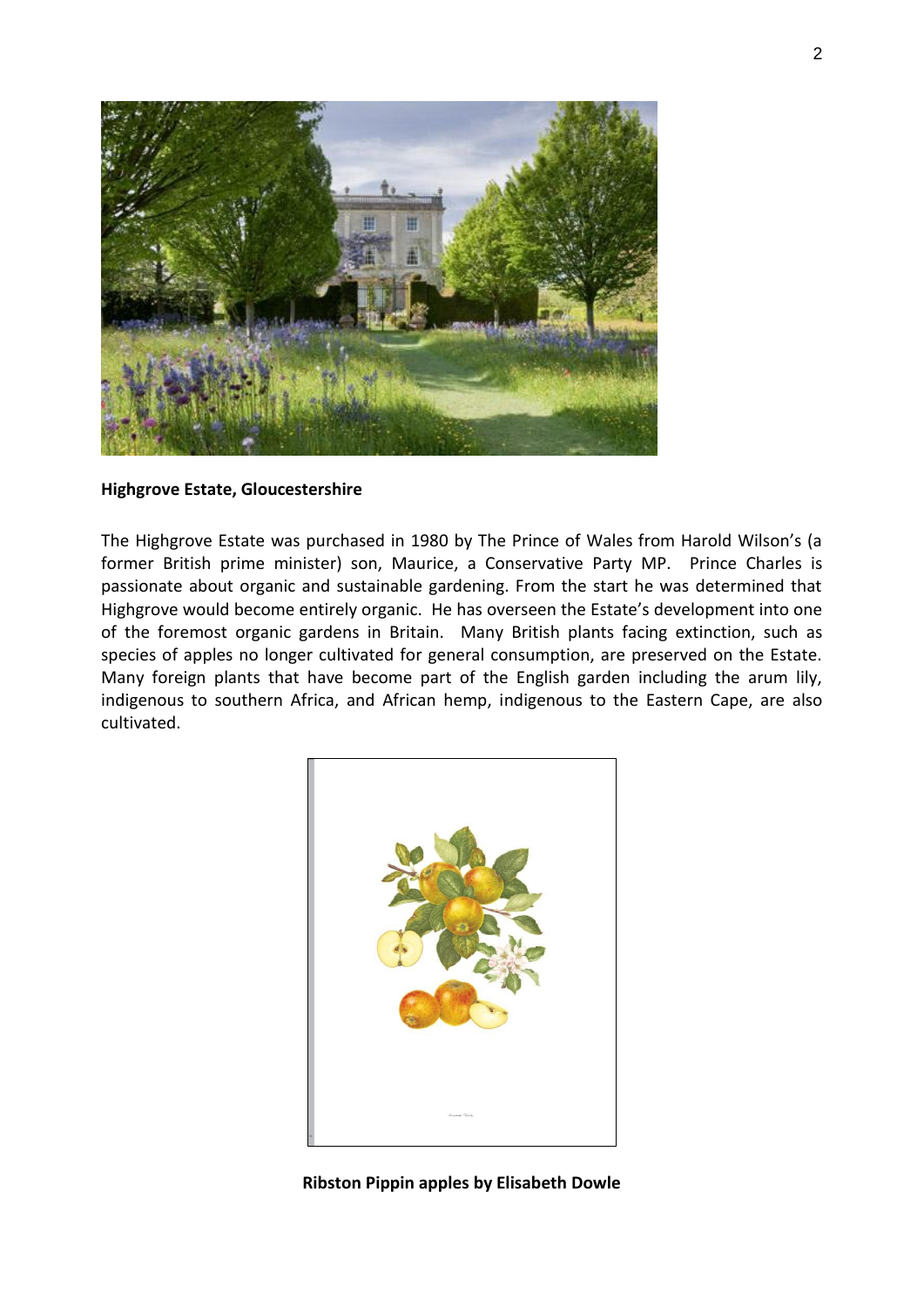The Estate serves as an example of sustainability and biodiversity; recycling everything possible and encouraging the proliferation of wildlife such as dragonflies and rare bumble bees. A reedbed sewage system used to process the wastewater on the estate provides a marvellous habitat for wildlife. A wild flower meadow, instigated by Dame Miriam Rothschild, who was one of England's leading biodiversity champions, is another example of the way in which floral and faunal biodiversity is encouraged on the Estate.

The idea for a florilegium of the plants on the Highgrove Estate came out of a botanical illustration course taught by Anne-Marie Evans (an internationally renowned British botanical artist and teacher) at the English Gardening School. Over six years before the first volume of the *Highgrove Florilegium* was published on 21 April 2008, botanical artists from all over the world were approached to paint the plants of the Highgrove Estate and submit them to a panel of experts for selection. The Prince and the former Highgrove head gardener, David Howard, selected a representative sample of plants from which the artists could choose. Selection of the artworks was rigorous and from the submissions made, only 30% of the artists approached were chosen to have their works published in the *Florilegium*. Among the artists selected are four South Africans: Gillian Condy (artist in residence at the South African National Biodiversity Institute), Ann Harris-Deppe (a botanical and small fauna artist who also runs a botanical art and porcelain painting school), Vicki Thomas (a botanical artist and lecturer in botanical art) and Diana Carmichael (who died in 2010). All four artists have published extensively, have many awards to their names, have exhibited their works and have their works in international collections. It is small wonder that they were selected to have their work published in such a prestigious publication as *The Highgrove Florilegium*. (There is one other artist who has a South and southern African connection, namely Margaret King, MBE, who was born in Zimbabwe and studied art at Rhodes University, Grahamstown. She lives in London.)



**White Bleeding Heart by Yumi Kamataki**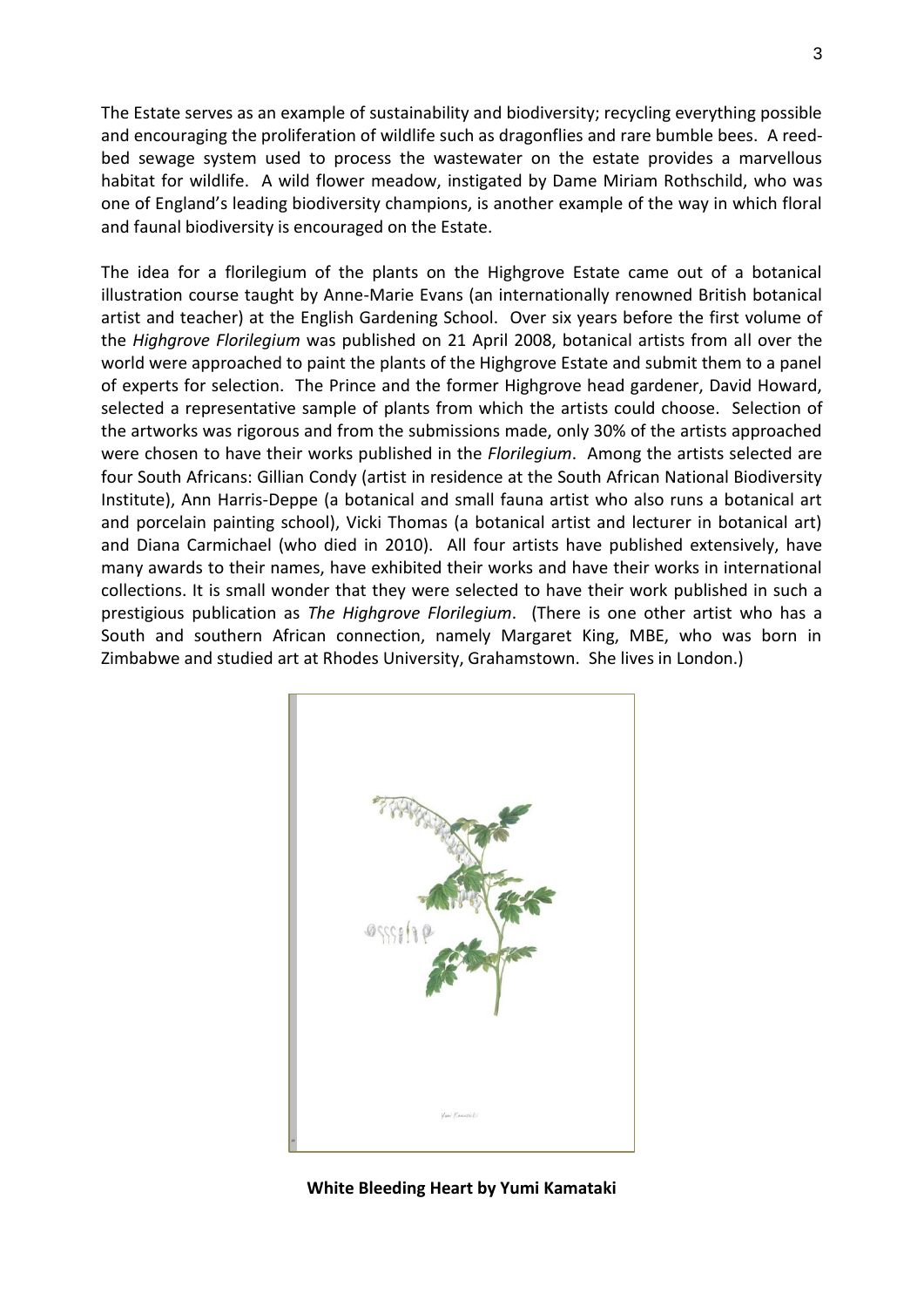Given the many artists involved, it is not surprising that the artwork varies in style and subject. Sometimes entire plants are painted and sometimes just one part, such as the leaves of the liquidambar tree. Trees and grasses, vegetables and fruit are interspersed amongst the flowers. As can be seen in some of the examples here, illustrations of perfect plants have often been avoided.



**Red Baron onion by Amanda Ward** 

The making of the two volumes themselves on the other hand was a purely English affair. It is an example of printing and binding at its best. From the 100% cotton paper to the gold finishing, from the leather and marbled paper of the book's cover to the felt covers for the protection of the books, everything was made to the highest standards by some of England's top craftspeople.



**Working on the book's spine**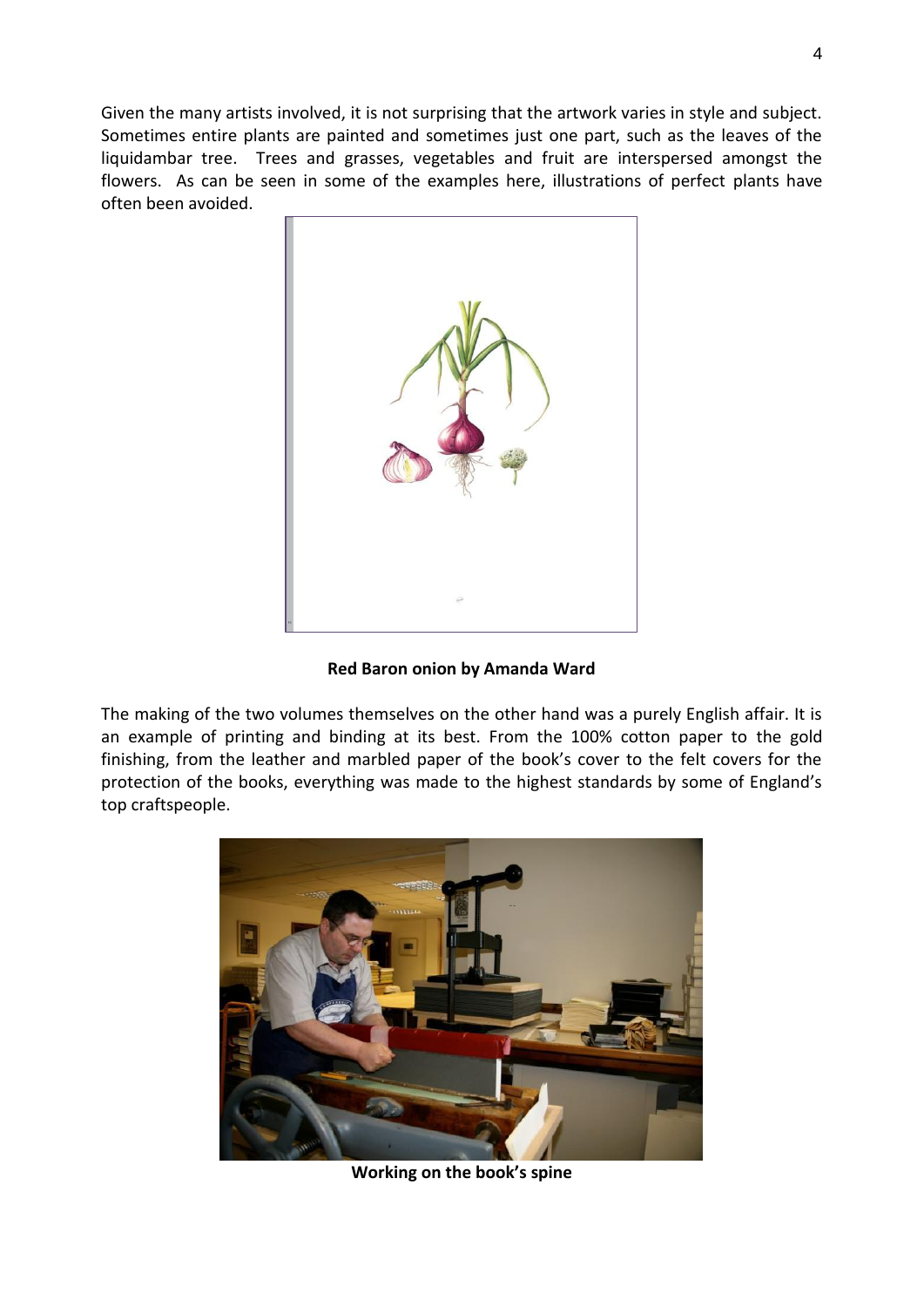*The Highgrove Florilegium* published by Addison Publications in 2008 and 2009 is a two-volume work consisting of 61 plates of prints from original watercolours in the first volume and 63 plates in the second volume painted by 71 artists from Canada to Japan to Australia. It is not only a work of great beauty but contains scientifically accurate information on each plant provided by the Natural History Museum, London. Prince Charles wrote the preface and has signed every copy. The money raised by the sale of the books goes to the Prince's Charities Foundation. It is a celebration of international artistic talent, a garden that is seen as a shining example of organic and sustainable gardening and biodiversity, and of craftsmanship at its finest.

The University of Johannesburg is proud to own number 118 of the 175 sets that were published in which top South African botanical artists are represented as well as some of South Africa's flora.



**HRH Prince Charles being presented with volume 1 of his copy (No. 1) of the**  *Highgrove Florilegium* 

**The South African Artists** (from Addison Publications website)

next page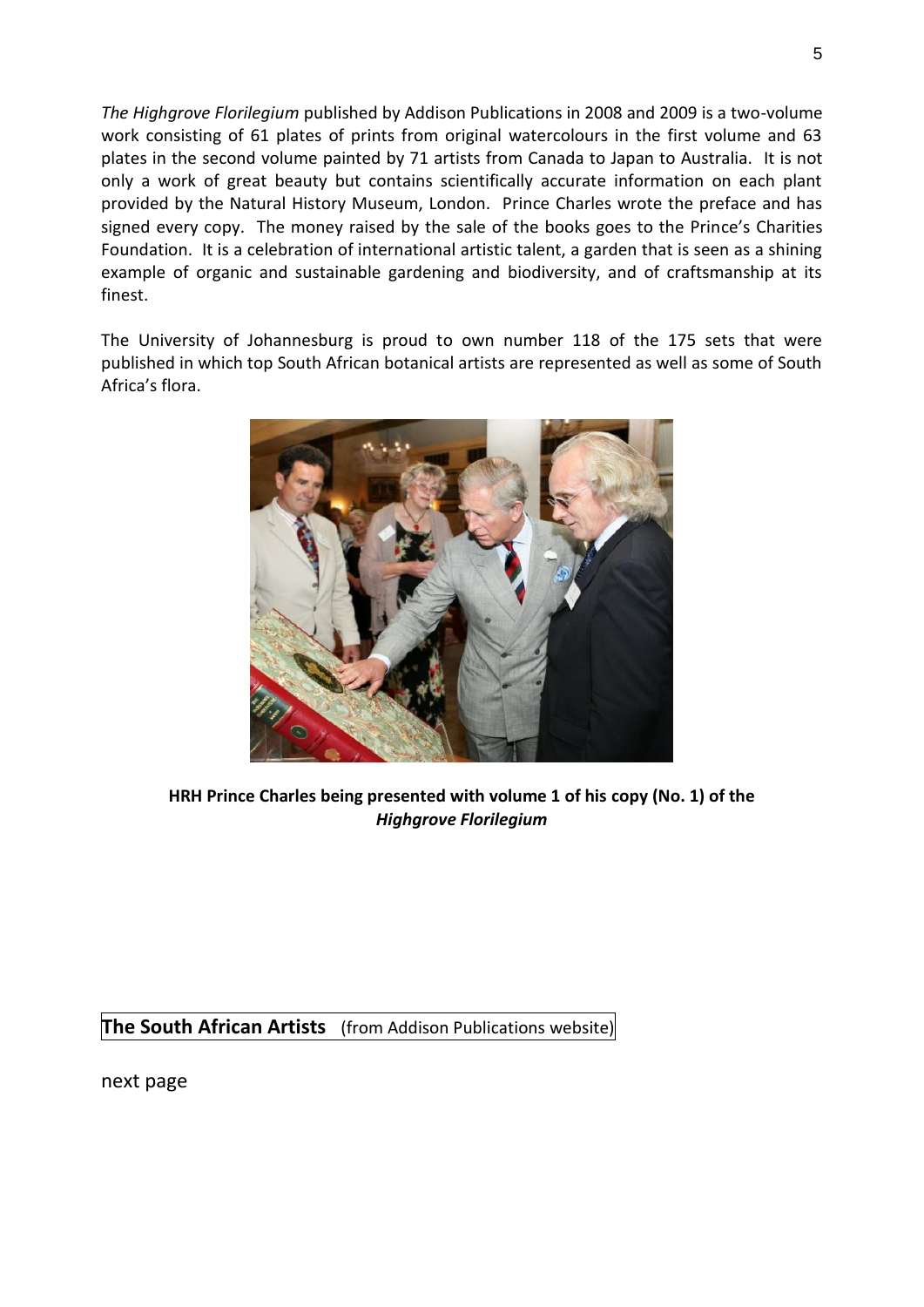## **The South African Artists** (from Addison Publications website)

**Diana Carmichael** b. Penrhyn Bay, Wales 1926. d. Johannesburg, South Africa 2010. Diana trained in Fine Art. She worked as an industrial designer and later became an art teacher, working in Zimbabwe. Diana moved to South Africa in 1985. She has attended Botanical Master Classes with Jenny Phillips, Siriol Sherlock and Katie Lee as well as Woodcut with John Moore. She also studied for six years with printmaker Phillipa Hobbs specialising in detailed dry point etching of natural history subjects. In 2008 Diana's painting of a *Lachenalia* won the Purchase Award in the Natural History Museum of New York State and she also exhibited at the Kirstenbosch Biennale and in the Oppenheimer Exhibition of Insects. Diana ran her own art studio in Riverclub, Johannesburg, teaching the application of all media. She passed away in October 2010.



**African Hemp by Diana Carmichael**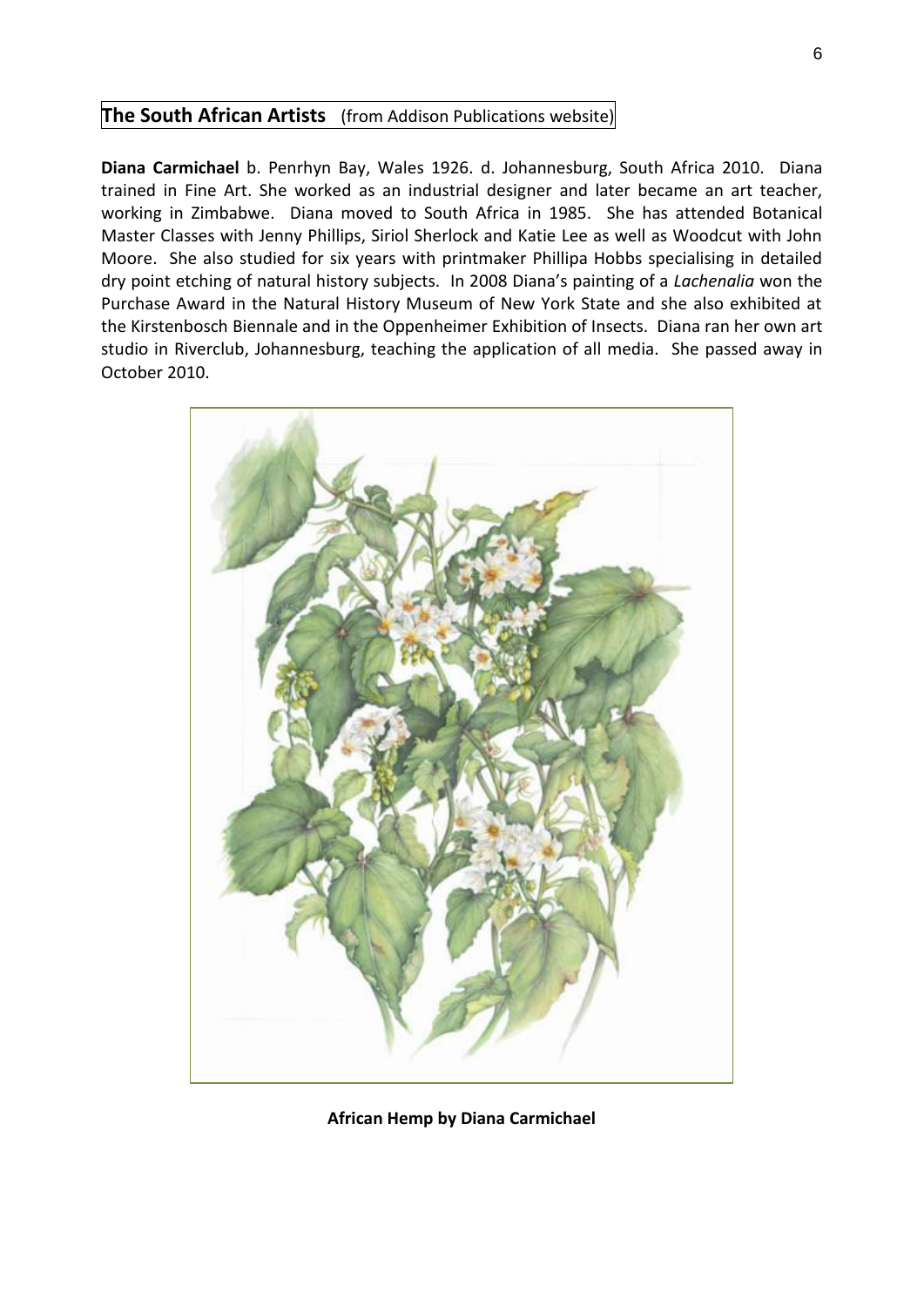**Gillian Condy** b. Kenya 1952. Gillian trained as a scientific illustrator at Middlesex Polytechnic followed by completing a Masters from the Royal College of Art. After working in Botswana she took up a position as the Artist in Residence at the South Africa National Biodiversity Institute. Gillian has participated in over ninety group exhibitions worldwide, including those of the Royal Horticultural Society in London (seven Gold and four Silver-Gilt Medals) and the Hunt Institute for Botanical Documentation. Her work is represented in the Shirley Sherwood Collection and she has won a Gold Medal at Kirstenbosch and a Jill Smythies Award at The Linnean Society of London. In August 1996 she presented then President Nelson Mandela with a painting of 'Mandela's Gold,' named after him.



### **Brazilian Giant Rhubarb by Gillian Condy**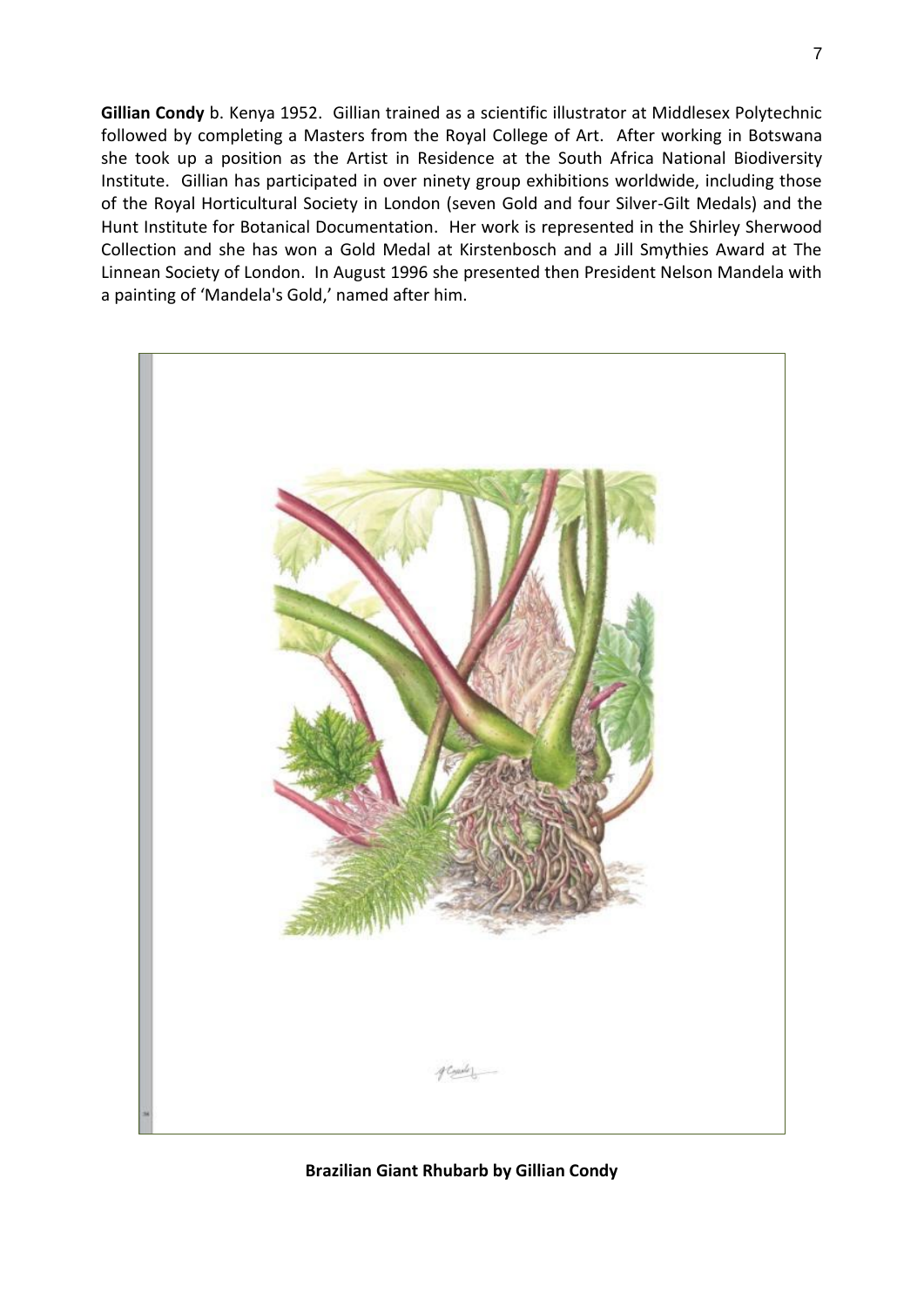**Ann Judith Harris-Deppe** b. Accra, Ghana 1947. A porcelain painter and teacher since 1980, she began botanical painting in 1999. Her work is held in the South African National Biodiversity Institute and she has been awarded Silver and Bronze Medals at South Africa's Kirstenbosch Biennale. Ann's subjects include plants, pollinators, insects, birds and small mammals. She is intrigued by detail and has found that these subjects cannot be painted without acknowledging a Higher Being. Ann now lives in South Africa and opened a botanical and porcelain painting school in Johannesburg in 2003.



**Rosy-leaf Sage by Ann Harris-Deppe**